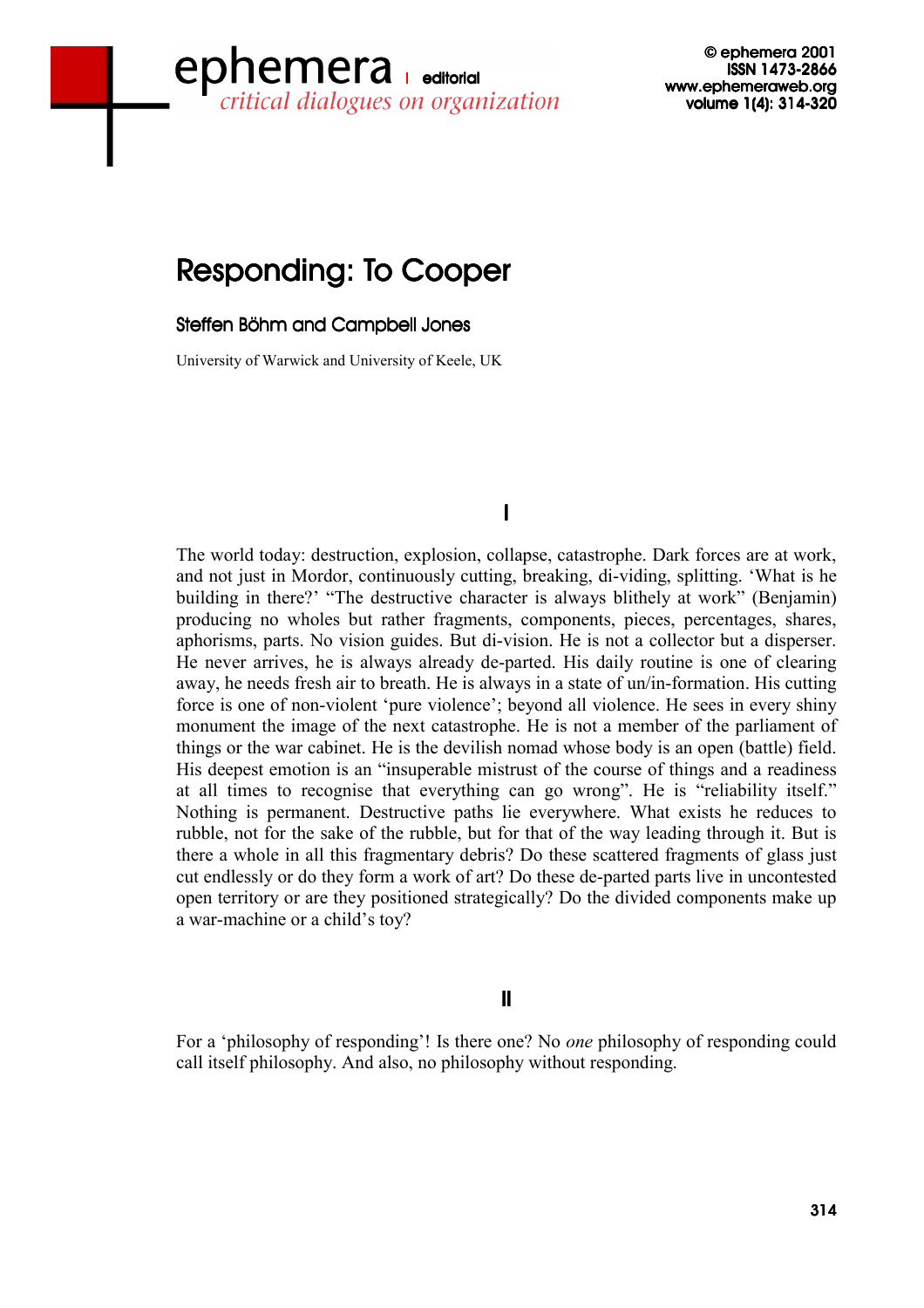Should one ever respond in kind, offering back the response which was 'asked for'? Or is the most effective response the one that transforms the grounds on which one is called to respond? Response as re-production. Response as transformation. If one responds on the same level as the call, is this *responding*, or something else (mimetic reaction, for example)?

# IV

Responding implies a grounds of response, the prior formation of a terrain on which one responds. This terrain, or territory, is a network of productions of parts that produces parts that continuously regenerate and actualise the network of processes that produced them. Cooper's assemblage continuously collects and disperses parts. It is an assemblage that tells us that "things come together and then fall apart, that relations are ephemeral, even ghost-like, events we cannot physically see or touch, that *possibilities rather than actualities* constitute the fabric of our world". Cooper assembles possibilities or potentialities, responding in such a way that opens a field of actuality. The terrain's becoming-territory is not only characterised by the sheer potentialities of re-production, but also by the ephemeral 'closure' of this virtuality which manifests itself in the actuality of a concrete situation. This concretisation, this actualisation, is an effect of diverse potentialities, but not a random one. Hence for Cooper, as for Benjamin, the critic has "the wind of history in [its] sails. The sails are concepts. It is not enough, however, to have sails at one's disposal. What is decisive is knowing the art of setting them." Thus the act of folding all potentialities into an actuality of the here and now requires an energetic intensity, a field of gravity, a pure destructive force.

# V

Responding is an act, an *act*uality. The act of response is neither simply material nor ideal. Responding takes place in a field of determined possibilities. Response takes place in time. "The true vocation of a journal is to announce the spirit of its epoch. Such *actuality* means even more to it than its own unity or clarity. A journal would…be condemned to insignificance if there did not take shape within it a life which was powerful enough to redeem even what is questionable by the act of affirming it" (Benjamin). Actuality is the 'eternal return' of the different. A journal must always be *ephemeral* in nature, says Benjamin: "this is the just price demanded by its wooing of true actuality."

# VI

Responding means not seeing history historically. When we experience history, its sedimentation is not apparent. As Benjamin suggests, history flashes up as image when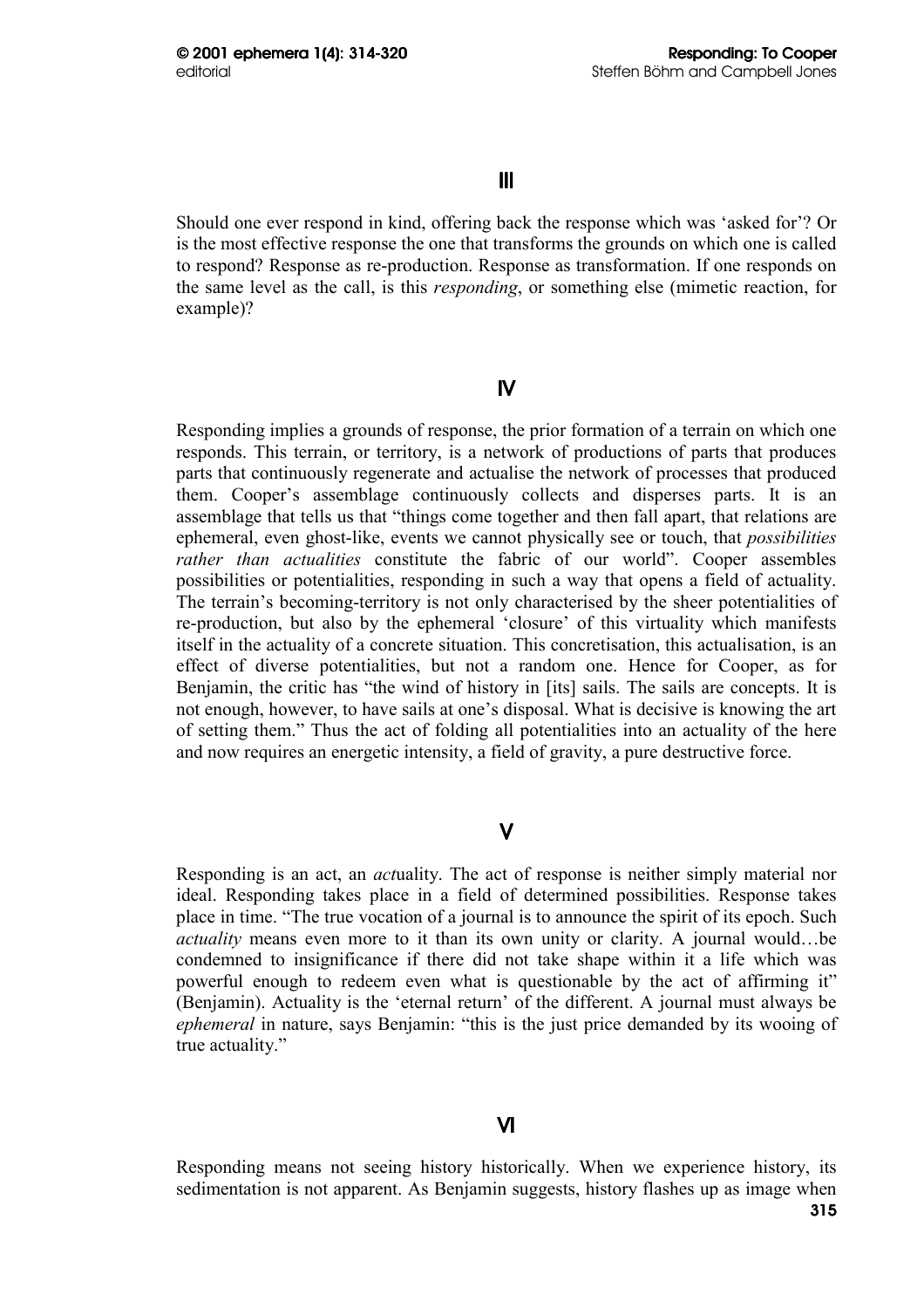a 'moment of danger' interrupts particular junctures of time and space. For Benjamin, therefore, history happens as a frozen flash, at a standstill: "It's not that what is past casts its light on what is present, or what is present its light on what is past; rather, image is that wherein what has been comes together in a flash with the now to form a constellation. In other words, image is dialectics at a standstill."

#### VII

Responding is destruction. Here destruction "must not be understood negatively as involving the doing away" of a past. On the contrary "it seeks to indicate the positive possibilities of this tradition, which also means placing it within its limits" (Heidegger). Destruction is a response to an other that has yet to be questioned. Destruction shows the enabling boundaries of *excluded* possibilities. Destruction deprives pasts of their 'intended' or popularly consumed functions; it extracts fragments out of their 'original' context and rejoins them. For destruction past is the surface of monumental material. Destruction kills the illusory life of fragments and offers them potentialities.

#### VIII

A work of art responds. That is, it produces. This is clearly articulated in 'The Origin of the Work of Art', in which the work of art exceeds both the artist and the domain of what is called 'art' and opens a domain of effects. It performs a 'worlding' of the earth, as Heidegger puts it. This is not to say that art is not worldly, but that it is never a simple mimetic reproduction of the ever-same. It is rather a mimesis full of fragmentary spontaneity. This 'worlding' is thus a destruction of the world. Cooper is an artist.

# IX

One is sometimes called to respond to acts of violence. Here violence is seen as the violation of natural, religious or state laws. The response to such violation then often involves the mobilisation of state power to condemn those responsible and bring them to justice: *just* wars are fought, thousands of people held in prisons, the military is given a gigantic budget, the police has excessive powers of surveillance and interrogation. This power machinery is made legitimate by the force of laws put into operation by democratic parliaments, which for Benjamin "lack the sense that a lawmaking violence is represented by themselves; no wonder that they cannot achieve decrees worthy of this violence, but cultivate in compromise a supposedly non-violent manner of dealing with political affairs." Hence parliaments are not conscious of the latent presence of their violence and their show an amnesia toward the revolutionary forces to which they owe their existence. In other words, they are not able to recognise the violence that has created them and the violence that they continuously re-produce. Therefore, the state can only respond to violence, because it has codified a specific definition of violence and because it feels threatened in its lawmaking monopoly of violence. To truly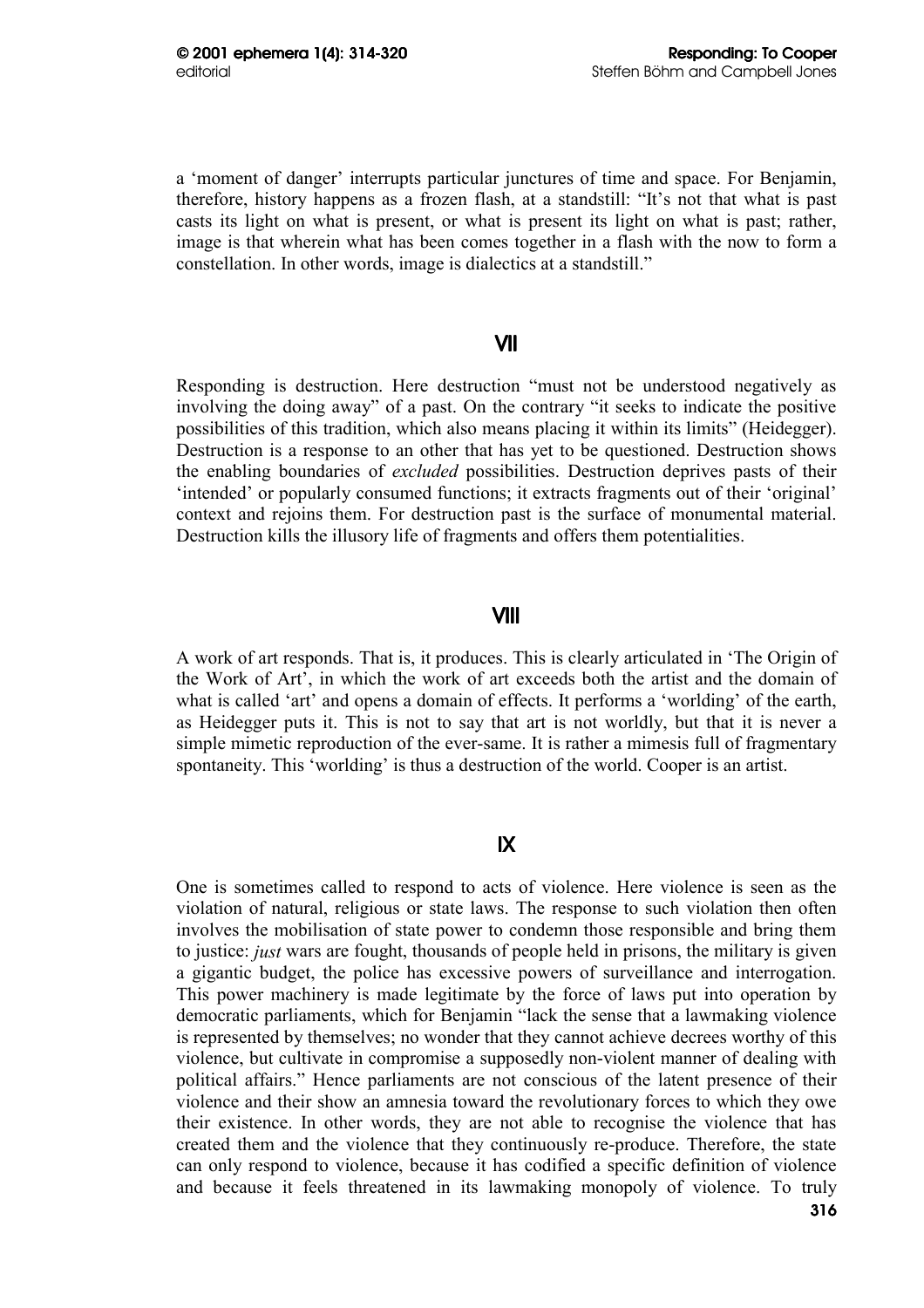respond, however, involves violating apparently 'natural' laws; questioning them, rereading them; re-formulating the notion of violence. This destruction is a force that stands outside the law; this is what Benjamin calls 'pure violence.'

## X

Responding means seeing potentialities and therefore impotentialities; that is, response always bears a relation to something that comes from without, a call or an invitation to which one constructs a relation. Proactivity is a fantasy of origin, and, as such, is impossible. Responding is re-production and re-presentation. The German *Ursprung* is usually translated as 'origin'. This hides, however, the forceful movement of –*sprung*, the jump. Origin is bringing forth something; it is 'worlding,' which also involves seeing the potentiality of past darkness. Every reproduction and representation is the 'jump' into something new; it is the unique collection of parts. Pure repetition is an invention of the logicians. But reproduction requires intensity, an energy that stems from seeing a specific moment of danger. This intensity is actualised in the situation  $-a$ fold of actuality, potentiality and impotentiality.

# XI

Cooper's assemblage is a continuous collection and re-collection of parts, which bears in itself indefinite potentialities. For example, the mass-produced product coming off an assembly line is never a 'finished' or 'ended' product. It always connects to new parts. What we therefore 'end' up with is a multiplicity; an assemblage which is in continuous motion of configuration and re-configuration. To theorise his conception of assemblage and re-production, Cooper explicitly connects to the essay 'The Work of Art in the Time of Technical Reproducibility', in which Benjamin discusses how new forms of technical reproduction such as photography and film are essential for the rise of modern mass society. The 'danger' of these very re-production techniques is that they render themselves as tools for the 'aestheticisation of politics' so successfully practiced by the Nazis and the commodity of the culture industry. Benjamin's destruction of reproduction techniques leads him to 'invert' profane actuality and open the possibilities of a 'politicisation of art'. The specifics of such a project of politics are developed in one of Benjamin's last writing projects, the collection of aphorisms 'On the Concept of History' (which is yet to be considered by Cooper), where time is understood as an ephemeral image that flashes up in the actuality of the Now: "To articulate the past historically does not mean to recognise it 'the way it *really* was'. It means to seize hold of a memory as it flashes up at a moment of danger."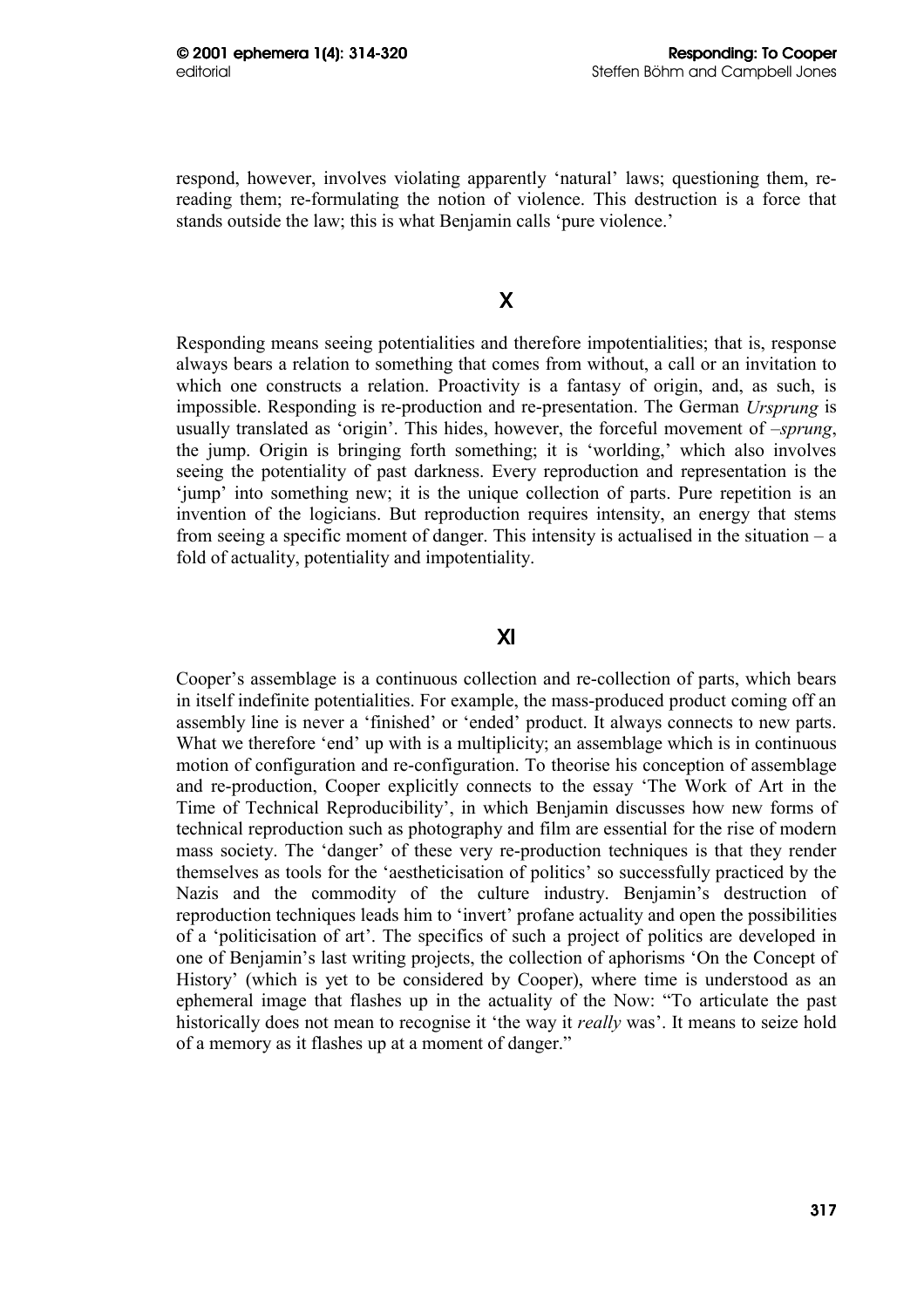#### XII

Responding involves the formation of fragments, parts and allegories with the aim of responding to specific social formations, which means not fetishistically supporting them.

#### XIII

Cooper responds. That is certain, but what does he respond to? There is no question of responding on a single level. Cooper does not simply write social theory, nor philosophy, nor theories of technology, information or organisation. (But all these are happening too.) There is an assemblage without respect for traditional disciplinary demarcations. Perhaps we are guilty of a specific and unfair territorialisation by setting Cooper in relation to questions of organisation when, as he repeatedly insists, he is *not* a theorist of organisation. Organisation is something in which he has had little more than a passing interest. Here we are neither inside nor outside organisation studies, but perhaps that is the kind of place for *ephemera* to inhabit.

#### XIV

Cooper is an assembler of fragments. There is no great collection of books, no archive of works, other than one 'little book' and a collection of other fragments. His work will be forever incomplete, infinitely incompletable. The task of thinking. In this there are clear parallels with Walter Benjamin, who equally wrote fragments and stood 'outside' of the university system. In 1925 his book *The Origin of German Tragic Drama*, which he submitted as a habilitation doctorate at Frankfurt University, was rejected. But he always mistrusted bureaucratic academic life anyway, so one assumes he preferred a life of financial difficulties and uncertainties 'outside' the safe haven of disciplinary boredom that is called the university.

## XV

What you are reading now was not written in isolation. It was written in response – first of all to Cooper, but equally between the two of us, between Auckland and Copenhagen, and also unavoidably in relation to the present moment of danger. How can one not 'respond', in one way or another, to the present historical conjuncture? Responding, also, to a wonderful day that we spend in Staffordshire this July, when we spent six hours responding to Robert Cooper, and calling on him to respond. Then the emails that followed, as we tried to fix the *dynamis* of that day into a static, finished object.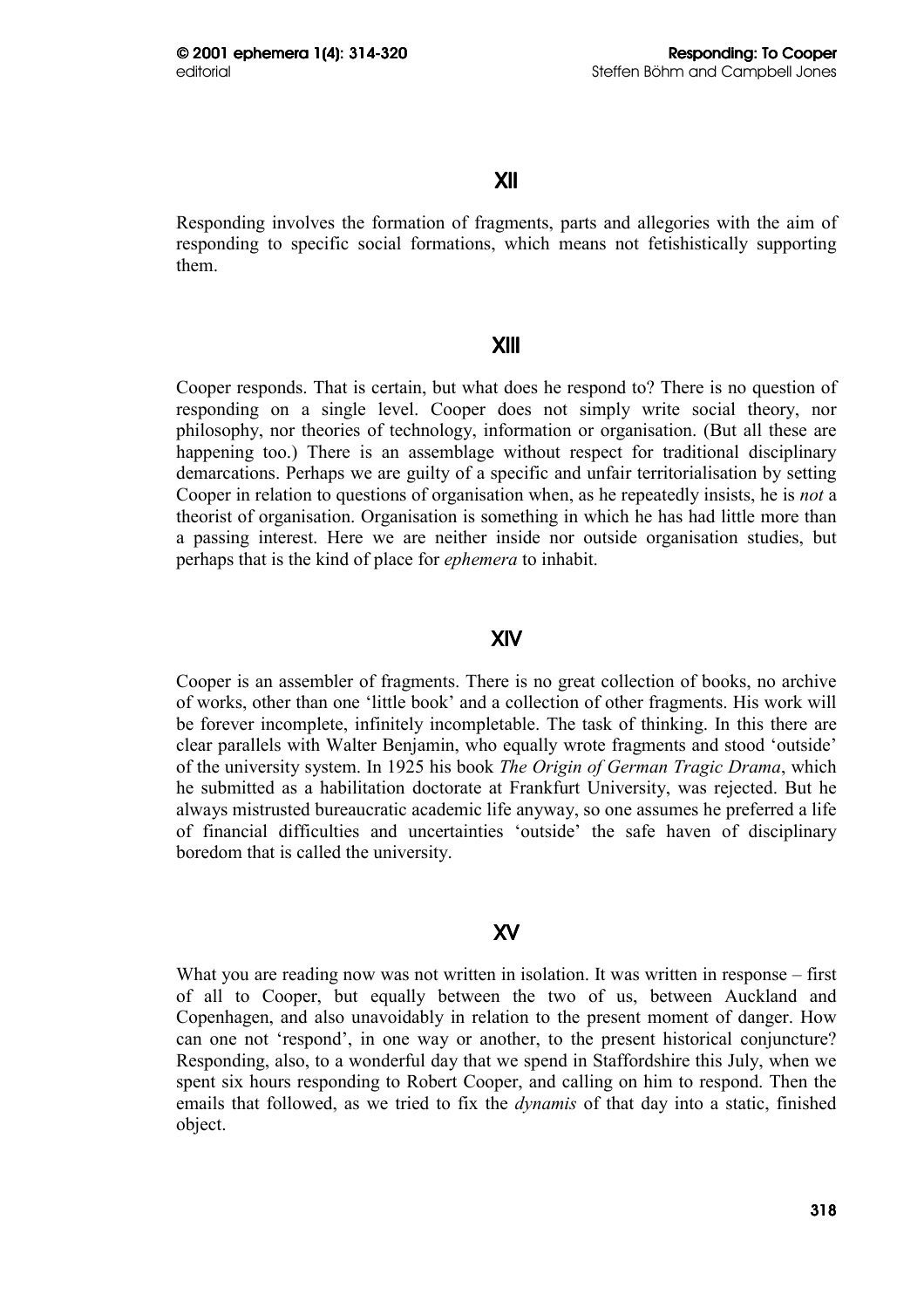## XVI

"A minor literature doesn't come from a minor language; it is rather that which a minority constructs within a major language" (Deleuze and Guattari). Playing the refrain of the minor *from within* the major.

## XVII

"Then the war in which we had refused to believe broke out, and it brought – disenchantment. Not only is it more bloody and more destructive than any war of other days, because of the enormously increased perfection of weapons of attack and defence; it is at least as cruel, as embittered, as implacable as any that has preceded it…It overwhelms, with blind rage, anything that stands in its way, as though there were to be no future and no peace afterwards. It tears up all bonds of community among the warring peoples and threatens to leave behind an embitterment that will make any renewal of these bonds impossible for a long time to come" (Freud). How do we respond to such moment of danger, timelessly described in this passage? With silence?, as Benjamin contemplates: "where violence rules absolutely, …everything and everybody must fall silent." Does one respond by talking, because 'it's good to talk'? Does one hide in academic hiding holes, pretending to be blind? What does the intellectual do, asks Luis Aragon, "when confronted by certain basic and very simple facts: the fact that the workers face a police force armed with cannons, the fact that war looms and that fascism is already in power"? The critic's task is to 'respond' to these fragmentary facts by narrowing them down to a few well-chosen weights and seeing them in the light of the possibilities they offer.

## XVIII

The German word for 'response' is *Antwort*, which implies the reversal, the turning over, of a word. A similar meaning is produced by the word 'catastrophe', which in Greek times also meant the reversal (*cata*) of a text, or a rhyme (*Strophe* in German means verse, passage of a rhyme). Hence responding can be seen as the bringing forth of a catastrophe. However: "That things just go on is the catastrophe", as Benjamin describes the situation. How can one respond to the continuous flow of catastrophic responses? For Benjamin the 'key' lies in bringing forth a 'real' catastrophe; which is a destruction of fetishised catastrophes of modernity, an arresting of images of so-called catastrophes.

## XIX

Could we say that response is linked in some kind of way to questions of responsibility? This is, of course, one of the themes of Derrida's recent work, particularly following 'Passions: "An Oblique Offering"'. And here we are in the territory of the aporias of